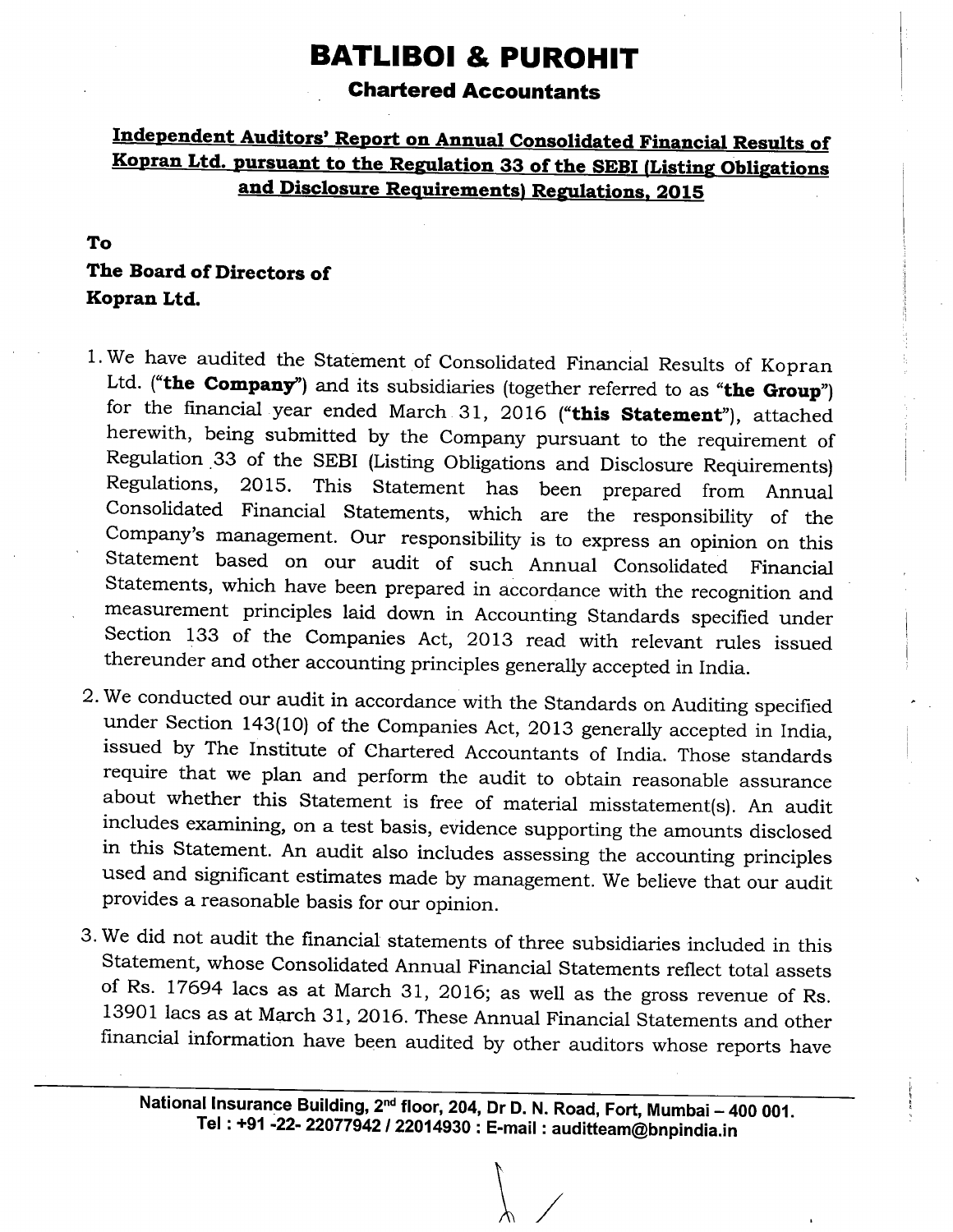### **BATLIBOI & PUROHIT Chartered Accountants**

been furnished to us and our opinion on this Statement, to the extent they have been derived from such Annual Financial Statements is based on the reports of such other auditors.

- 4. In our opinion and to the best of our information and according to the explanations given to us, this Statement:
	- (i) includes the results of the following entities:

| Sr.<br>Nos. | Name of the entities (Subsidiary<br><b>Companies</b> ) | <b>Stake</b> |
|-------------|--------------------------------------------------------|--------------|
|             | Kopran (H.K) Limited                                   | 100%         |
| 2.          | Kopran Lifesciences Limited                            | 100%         |
| 3.          | Kopran Research Laboratories Limited                   | 100%         |

- (ii) has been presented in accordance with the requirements of Regulation 33 of the SEBI (Listing Obligations and Disclosure Requirements) Regulations, 2015 in this regard; and
- (iii) gives a true and fair view of the consolidated net Profit and other financial information for the financial year ended March 31, 2016.

#### For BATLIBOI & PUROHIT

Chartered Accountants Firm Reg. No. 101048W

**Kaushal Mehta** Partner Membership No. 111749

 $\overline{z}$ 

Place: Mumbai Date: May 30, 2016

National Insurance Building, 2<sup>nd</sup> floor, 204, Dr D. N. Road, Fort, Mumbai - 400 001. Tel: +91 -22- 22077942 / 22014930 : E-mail: auditteam@bnpindia.in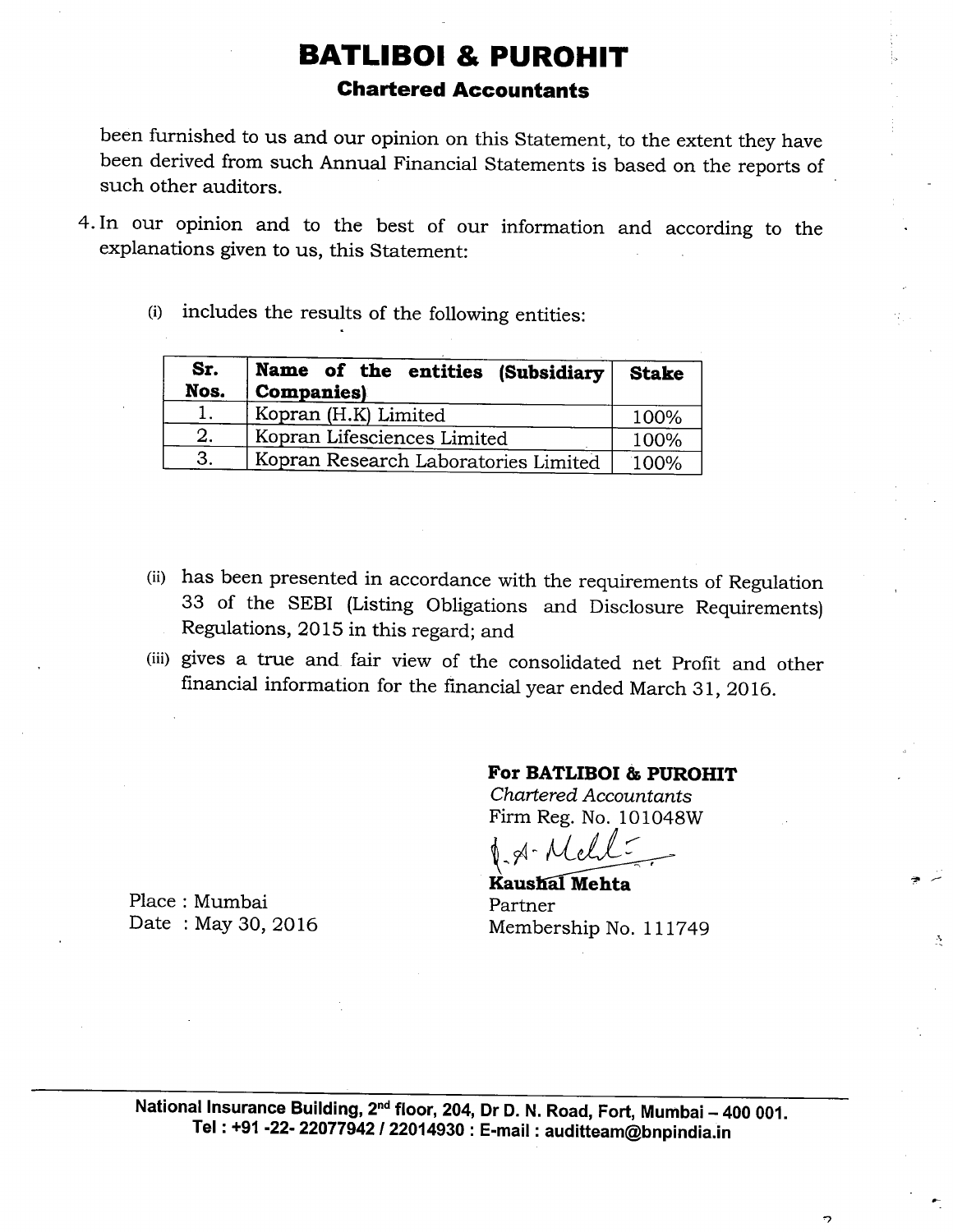# **BATLIBOI & PUROHIT**

#### **Chartered Accountants**

#### Independent Auditors' Report on Annual Standalone Financial Results of Kopran Ltd. pursuant to the Regulation 33 of the SEBI (Listing Obligations and Disclosure Requirements) Regulations, 2015

#### To

### The Board of Directors of Kopran Ltd.

- 1. We have audited the Statement of Standalone Financial Results of Kopran Ltd. ("the Company") for the financial year ended March 31, 2016 ("this Statement"), attached herewith, being submitted by the Company pursuant to the requirement of Regulation 33 of the SEBI (Listing Obligations and Disclosure Requirements) Regulations, 2015. This Statement has been prepared from Annual Standalone Financial Statements, which are the responsibility of the Company's management. Our responsibility is to express an opinion on this Statement based on our audit of such Annual Standalone Financial Statements, which have been prepared in accordance with the recognition and measurement principles laid down in Accounting Standards specified under Section 133 of the Companies Act, 2013 read with relevant rules issued thereunder and other accounting principles generally accepted in India.
- 2. We conducted our audit in accordance with the Standards on Auditing specified under Section 143(10) of the Companies Act, 2013 generally accepted in India, issued by The Institute of Chartered Accountants of India. Those standards require that we plan and perform the audit to obtain reasonable assurance about whether this Statement is free of material misstatement(s). An audit includes examining, on a test basis, evidence supporting the amounts disclosed in this Statement. An audit also includes assessing the accounting principles used and significant estimates made by management. We believe that our audit provides a reasonable basis for our opinion.

National Insurance Building, 2<sup>nd</sup> floor, 204, Dr D. N. Road, Fort, Mumbai - 400 001. Tel: +91 -22- 22077942 / 22014930 : E-mail: auditteam@bnpindia.in

ľ

h.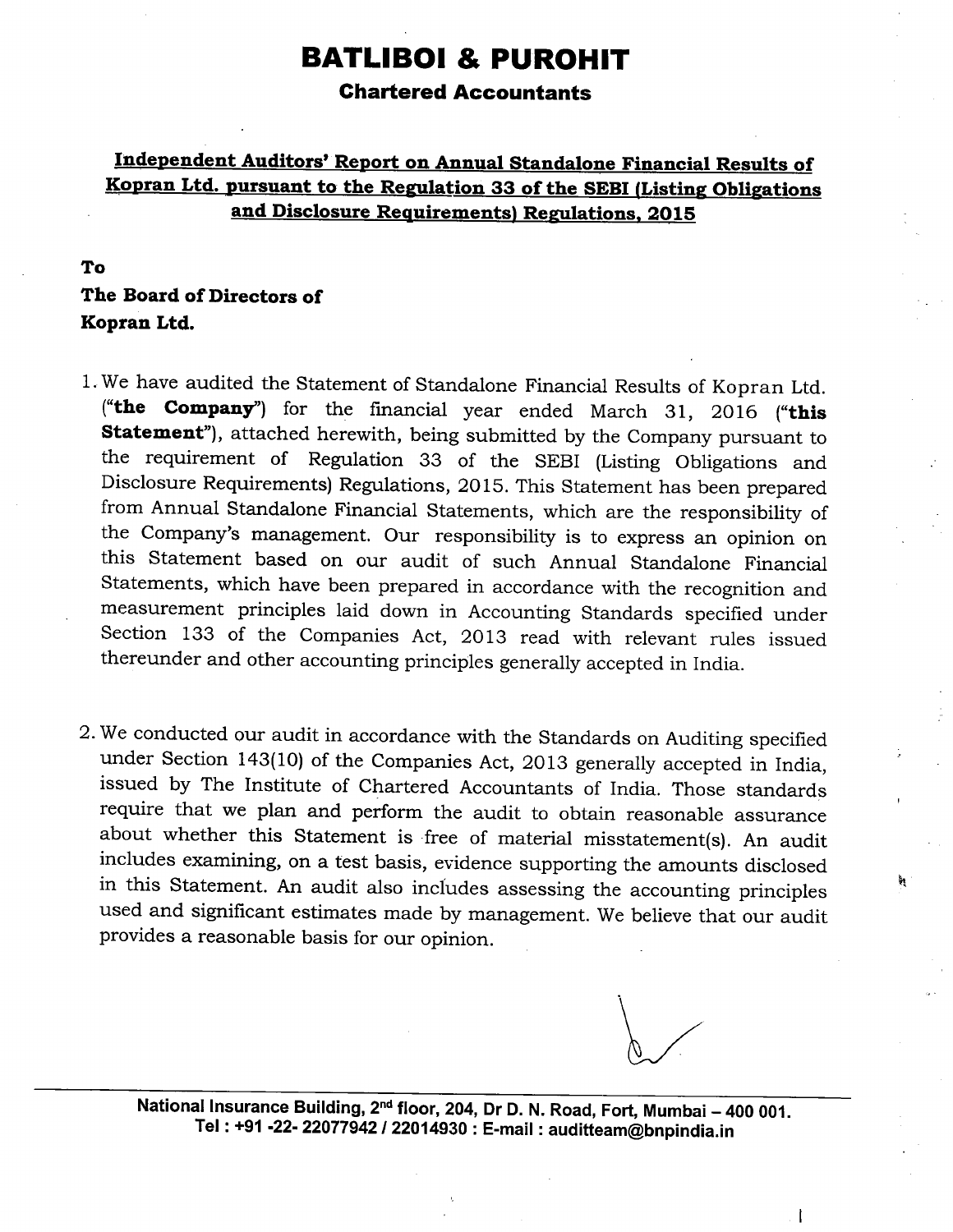## **BATLIBOI & PUROHIT Chartered Accountants**

- 3. In our opinion and to the best of our information and according to the explanations given to us, this Statement:
	- (i) is presented in accordance with the requirements of Regulation 33 of the **SEBI** (Listing Obligations and Disclosure Requirements) Regulations, 2015 in this regard; and
	- (ii) gives a true and fair view of the net loss and other financial information for the financial year ended March 31, 2016.

4. Emphasis of Matter

We draw attention to Note 6 of the financial results, whereby, the management is of the opinion that no provision is required in respect of investment made in the subsidiary company Kopran Research Laboratories Limited for reasons stated there in. Our opinion is not modified in respect of the matter.

#### For BATLIBOI & PUROHIT

**Chartered Accountants** Firm Reg. No. 101048W

Kaushal Mehta Partner Membership No. 111749

Place: Mumbai Date: May 30, 2016

> National Insurance Building, 2<sup>nd</sup> floor, 204, Dr D. N. Road, Fort, Mumbai - 400 001. Tel: +91 -22- 22077942 / 22014930 : E-mail: auditteam@bnpindia.in

> > $\overline{2}$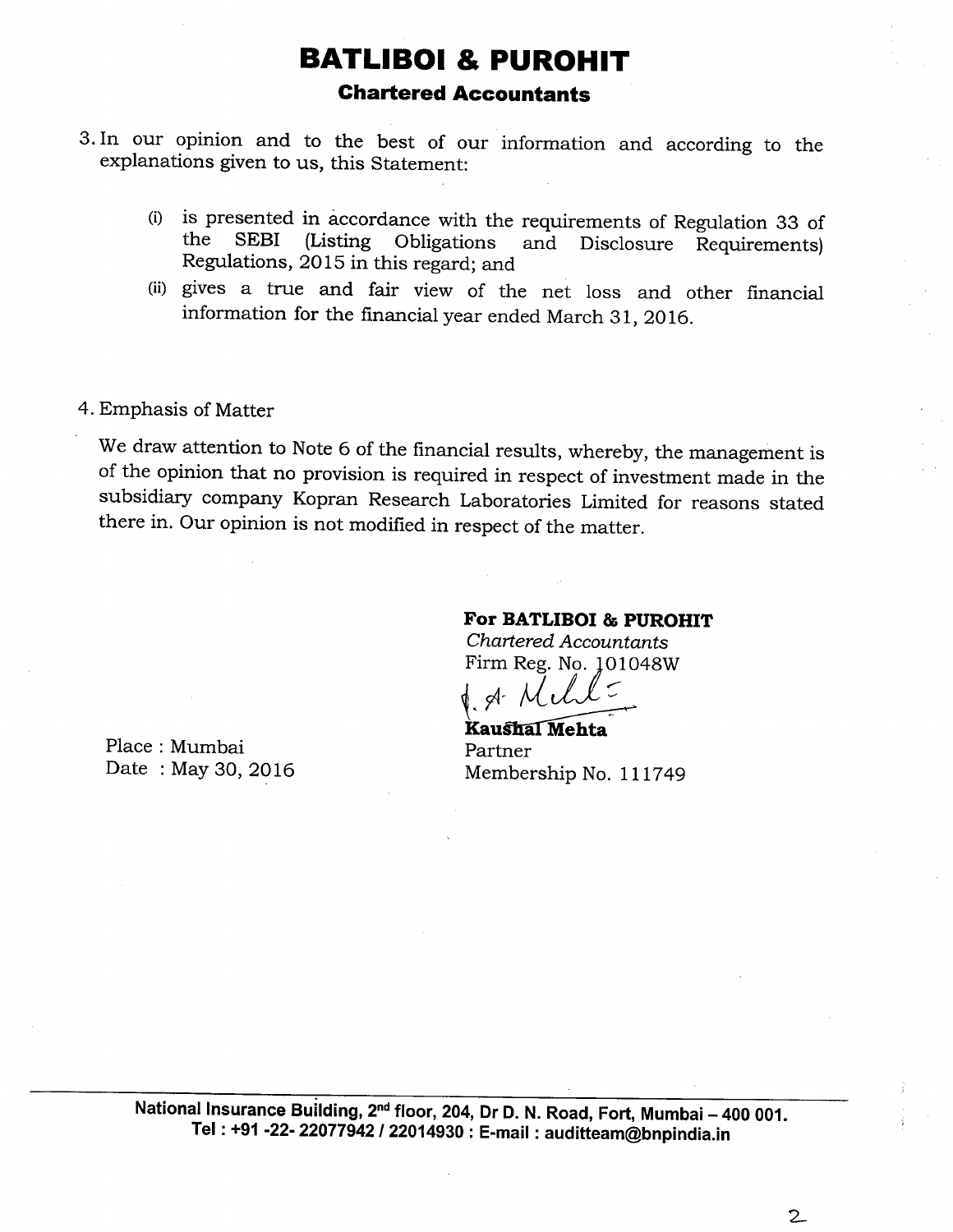|                                                                                           |                                          | <b>KOPRAN LIMITED</b>       |            |                |                             |                  |            |                       |                  |
|-------------------------------------------------------------------------------------------|------------------------------------------|-----------------------------|------------|----------------|-----------------------------|------------------|------------|-----------------------|------------------|
| STATEMENT OF STANDALONE / CONSOLIDATED AUDITED RESULTS FOR QUARTER ENDED 31st MARCH, 2016 |                                          |                             |            |                |                             |                  |            |                       |                  |
| Part -                                                                                    |                                          |                             |            |                |                             |                  |            |                       | (Rupees in lakhs |
|                                                                                           | <b>Standalone</b><br><b>Consolidated</b> |                             |            |                |                             |                  |            |                       |                  |
| Particulars                                                                               |                                          | Quarter ended<br>Year ended |            |                | Quarter ended<br>Year ended |                  |            |                       |                  |
|                                                                                           |                                          |                             |            |                |                             |                  |            |                       |                  |
|                                                                                           | 31/03/2016                               | 31/12/2015                  | 31/03/2015 | 31/03/2016     | 31/03/2015                  | 31/03/2016       | 31/12/2015 | 31/03/2016 31/03/2015 |                  |
|                                                                                           | <b>Unaudited</b>                         | <b>Unaudited</b>            | Unaudited  | <b>Audited</b> | Audited                     | <b>Unaudited</b> | Unaudited  | <b>Audited</b>        | Audited          |
| (1) Income from Operations                                                                |                                          |                             |            |                |                             |                  |            |                       |                  |
| (a) Net Sales/Income from Operations (Net of Excise Duty)                                 | 4,224                                    | 4,418                       | 10,531     | 18,100         | 31,845                      | 7,531            | 7,411      | 28,826                | 31,849           |
| (b) Other Operating Income                                                                | 174                                      | 170                         | 249        | 632            | 714                         | 223              | 218        | 806                   | 724              |
| Total Income from operations (net)                                                        | 4,398                                    | 4,588                       | 10,780     | 18,732         | 32,559                      | 7,754            | 7,629      | 29,632                | 32,573           |
| (2) Expenses                                                                              |                                          |                             |            |                |                             |                  |            |                       |                  |
| (a) Cost of Materials consumed                                                            | 1,841                                    | 2.584                       | 6,322      | 8.625          | 20,713                      | 5,998            | 4,564      | 17,855                | 20,720           |
| (b) Purchase of stock-in-trade                                                            | 440                                      | 297                         | 25         | 2,830          | 131                         | (1, 834)         | 199        | 289                   | 131              |
| (c) Changes in Inventories of finished goods, work-in-progress & stock-in-trade           | 188                                      | (172)                       | 870        | (76)           | 337                         | 297              | (64)       | (118)                 | 337              |
| (d) Employee benefits expense                                                             | 349                                      | 454                         | 867        | 1,605          | 2,883                       | 644              | 775        | 2,803                 | 2,883            |
| (e) Depreciation and amortisation expense                                                 | 78                                       | 81                          | (11)       | 314            | 958                         | 204              | 206        | 812                   | 964              |
| (f) Other expenses                                                                        | 915                                      | 863                         | 1,711      | 3,255          | 5.333                       | 1,521            | 1.610      | 5,781                 | 5,336            |
|                                                                                           |                                          |                             |            |                |                             |                  |            |                       |                  |
| <b>Total Expenses</b>                                                                     | 3,811                                    | 4.107                       | 9,784      | 16,553         | 30,355                      | 6,830            | 7.290      | 27,422                | 30,371           |
| (3) Profit (Loss) from operations before other income, finance cost & exceptional items   | 587                                      | 481                         | 996        | 2,179          | 2.204                       | 924              | 339        | 2,210                 | 2,202            |
| (4) Other Income                                                                          |                                          |                             |            |                |                             |                  |            |                       |                  |
| (a) Foreign Exchange Gain/(Loss)                                                          | (26)                                     | 36                          | 156        | 18             | 572                         | 29               | 35         | 49                    | 572              |
| (b) Other Income                                                                          | 32                                       | 22                          | 15         | 65             | 76                          | 21               | 155        | 188                   | 81               |
| (5) Profit / (Loss) from ordinary activities before finance costs & exceptional items     | 593                                      | 539                         | 1,167      | 2.262          | 2,852                       | 974              | 529        | 2,447                 | 2.855            |
| (6) Finance Cost                                                                          | 282                                      | 245                         | 376        | 999            | 1,297                       | 340              | 314        | 1,256                 | 1,297            |
| (7) Profit / (Loss) from ordinary activities before exceptional items                     | 311                                      | 294                         | 791        | 1,263          | 1,555                       | 634              | 215        | 1,191                 | 1,558            |
| (8) Exceptional items (Net)                                                               | (122)                                    |                             | (7)        | (119)          | (7)                         | (121)            |            | (119)                 | (5, 471)         |
| (9) Profit / (Loss) from ordinary activities before tax                                   | 189                                      | 294                         | 784        | 1.144          | 1.548                       | 513              | 215        | 1,072                 | (3,913)          |
| (10) Tax Expenses                                                                         |                                          |                             |            |                | $\blacksquare$              |                  |            | $\bullet$             |                  |
| (11) Net Profit / (Loss) from ordinary activities after tax                               | 189                                      | 294                         | 784        | 1,144          | 1,548                       | 513              | 215        | 1,072                 | (3,913)          |
| (12) Paid up equity share Capital (Face value Rs 10/-)                                    | 4,325                                    | 4,110                       | 4,110      | 4,325          | 4,110                       | 4,325            | 4,110      | 4,325                 | 4,110            |
| (13) Reserves excluding Revaluation Reserve as per balance sheet of previous accountin    |                                          |                             |            | 14,482         | 12,181                      |                  |            | 5,711                 | 3,465            |
| (14) Earning Per Share (EPS) Before Exceptional Item                                      |                                          |                             |            |                |                             |                  |            |                       |                  |
| (a) Basic                                                                                 | 0.73                                     | 0.71                        | 1.99       | 3.05           | 3.91                        | 1.50             | 0.52       | 2.88                  | 3.92             |
| (b) Diluted                                                                               | 0.73                                     | 0.71                        | 1.99       | 3.05           | 3.91                        | 1.50             | 0.52       | 2.88                  | 3.92             |
| (15) Earning Per Share (EPS) after Exceptional Item                                       |                                          |                             |            |                |                             |                  |            |                       |                  |
| (a) Basic                                                                                 | 0.45                                     | 0.71                        | 1.97       | 2.76           | 3.89                        | 1.21             | 0.52       | 2.59                  | (9.84)           |
| (b) Diluted                                                                               | 0.45                                     | 0.71                        | 1.97       | 2.76           | 3.89                        | 1.21             | 0.52       | 2.59                  | (9.84)           |



 $J(\mathcal{P}_k)$ 

Y,

 $\cdot$  1

 $\hat{\mathbf{r}}$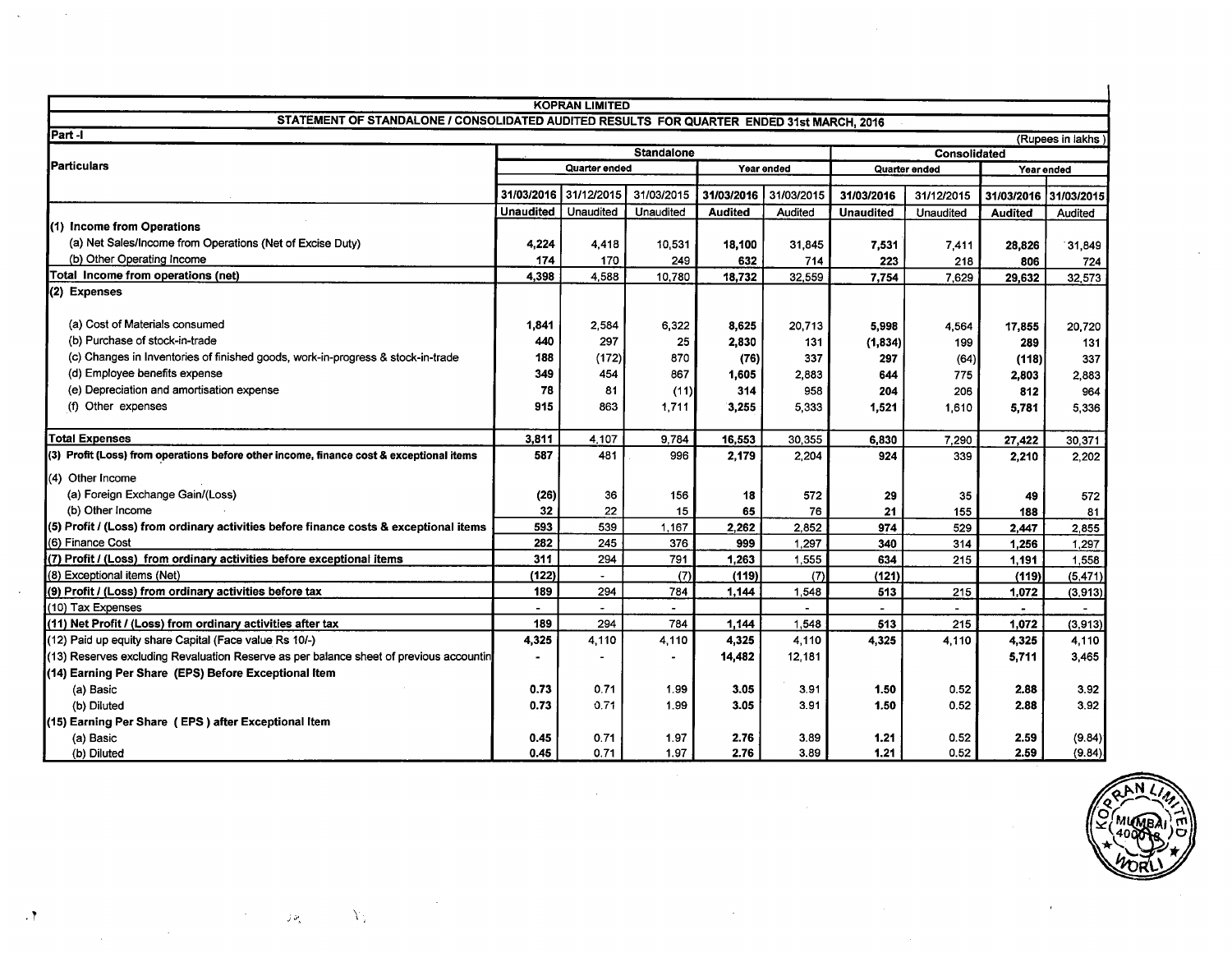#### Notes:-

 $(1)$  The above results were reviewed by the Audit Committee and taken on record by the Board of Directors of the Company at it's meeting held on 30th May 2016. These results have been reviewed by the Statutory Auditors of the company. (2) During the previous year the Active Pharmaceutical Ingredients business with its manufacturing facility at Mahad was transferred by slump sale basis to Kopran Research Laboratories Ltd. a 100% subsidiary company for a consideration of Rs. 110 crores as on  $31<sup>st</sup>$  March 2015. Luo% subsidiary company for a co.<br>(3) The Consumer Care Division w<br>Lifestyle Ltd. as on 1<sup>st</sup> April 2015. (3) The Consumer Care Division was sold on a slump sale basis for a consideration of Rs. 200 lakhs with effect from 1\* April 2015, carrying an amount of net assets of Rs. 197.93 Lakhs to Kopran (4) In the view of the point no 2 and 3 the quarterly figures are not strictly comparable with the immediate previous quarter and the corresponding quarter of the previous year. (5) The Company is now engaged primarily in the Pharmaceutical business and there are no separate reportable segments as per AS 17. (6) The Company has made an investment of Rs.15490.60 Lacs to Kopran Research Laboratories Ltd (KRLL), a wholly owned subsidiary of the Company, the accumulated losses of KRLL as on 31st March,2016 are Rs.5580.90 Lacs. The investments are of strategic and Long Term. In the opinion of the Management diminution in the value of investments is not other than temporary. (7) The company has opted for consolidated financial results from Quarter ended 30th June, 2015 and hence consolidated results for corresponding quarter and previous quarters have not been laiven. (8) Exceptional Items consist of -<br>(i) in standalone financial statements - gain on slump sale of Consumer care business Rs.2.06 lacs and Stamp duty demand of Rs. 121.55 lacs (9)Discontinuing operations (i)During the previous year, persuant to the agreement with Kopran Research Laboratories Limited ("the Subsidiary Company") on 25th March, 2015, the Company has transferred its Mahad Undertaking ('Active Pharmaceutical Ingredients business'), which is a part of pharmaceutical segment, to the Subsidiary Company on a slump sale basis for a consideration of Rs. 110 Crores on closing date 31st March, 2015. (ii) During the year, pursuant to the agreement with Kopran Lifestyle Limited on 8th August, 2015, the Company transferred its Consumer Care Division for a consideration of Rs. 2 Crores, on a slump sale basis to Kopran Lifestyle Limited with effect from 1st April, 2015. a) The following statement shows the bifurecation of income and expenses of continuing and discontinuing operations included under the statement of profit and loss: Rs. In lacs Continuing Discontinuin Continuing Discontinuing g operations operations operations operations Profit/(loss) from ordinary activities For the year For the year For the year For the year 2015-16 2015-16 2014-15 2014-15 18814.20 18891.67 14321.91 Income Less: Expenses 17550.94  $\sim$ 17500.16 14158.35 1263.26 1391.51 163.56 Profit before exceptional items, extraordinary items and tax  $\blacksquare$ 119.49 7.03 Less: Exceptional Items  $\sim$ Less: Tax expense 1,384.48 163.56 Profit after tax 1143.77

۰,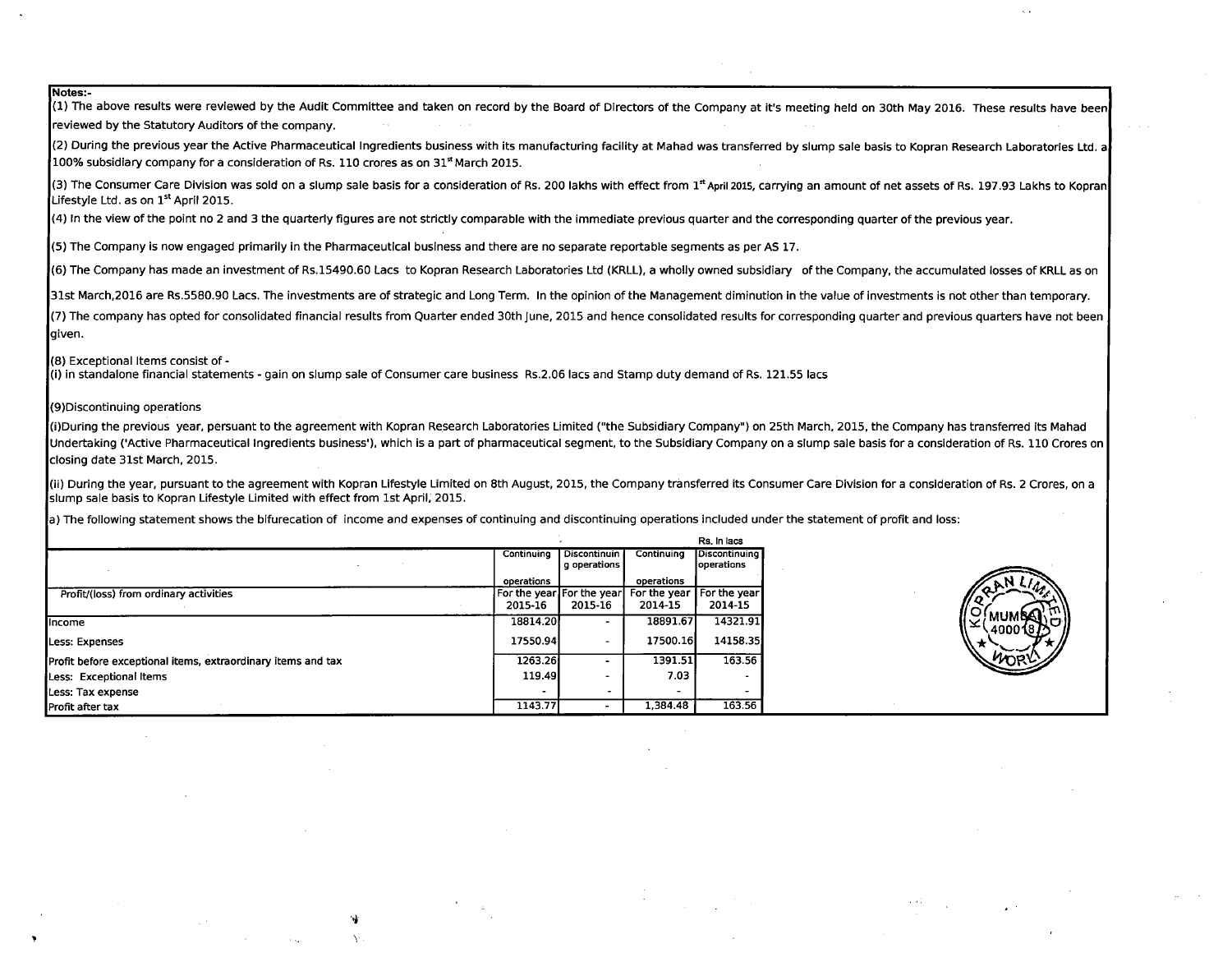b) The carrying amount of total assets and laibilities of discontinuing operations are as

| lfollows:              |                      |  |        |                                                    |
|------------------------|----------------------|--|--------|----------------------------------------------------|
|                        | $\sim$ $\sim$ $\sim$ |  |        | As at 31st As at 31st<br>  March.2016   March.2015 |
| <b>Total assets</b>    |                      |  | 284.94 | 18076.88                                           |
| Total liabilities      |                      |  | 87.00  | 7804.69                                            |
| Net assets transferred |                      |  | 197.94 | 10272.19                                           |
| Consideration          |                      |  | 200.00 | 11000.00                                           |
| Gain on slump sale     |                      |  | 2.06   | 727.81                                             |

(10) The Company, during the year, has converted warrants of Rs. 14.19 Crores to promoter group company. (11) Figures for the previous accounting period have been regrouped wherever necessary.

 $\mathcal{L}$ 

تن ر.